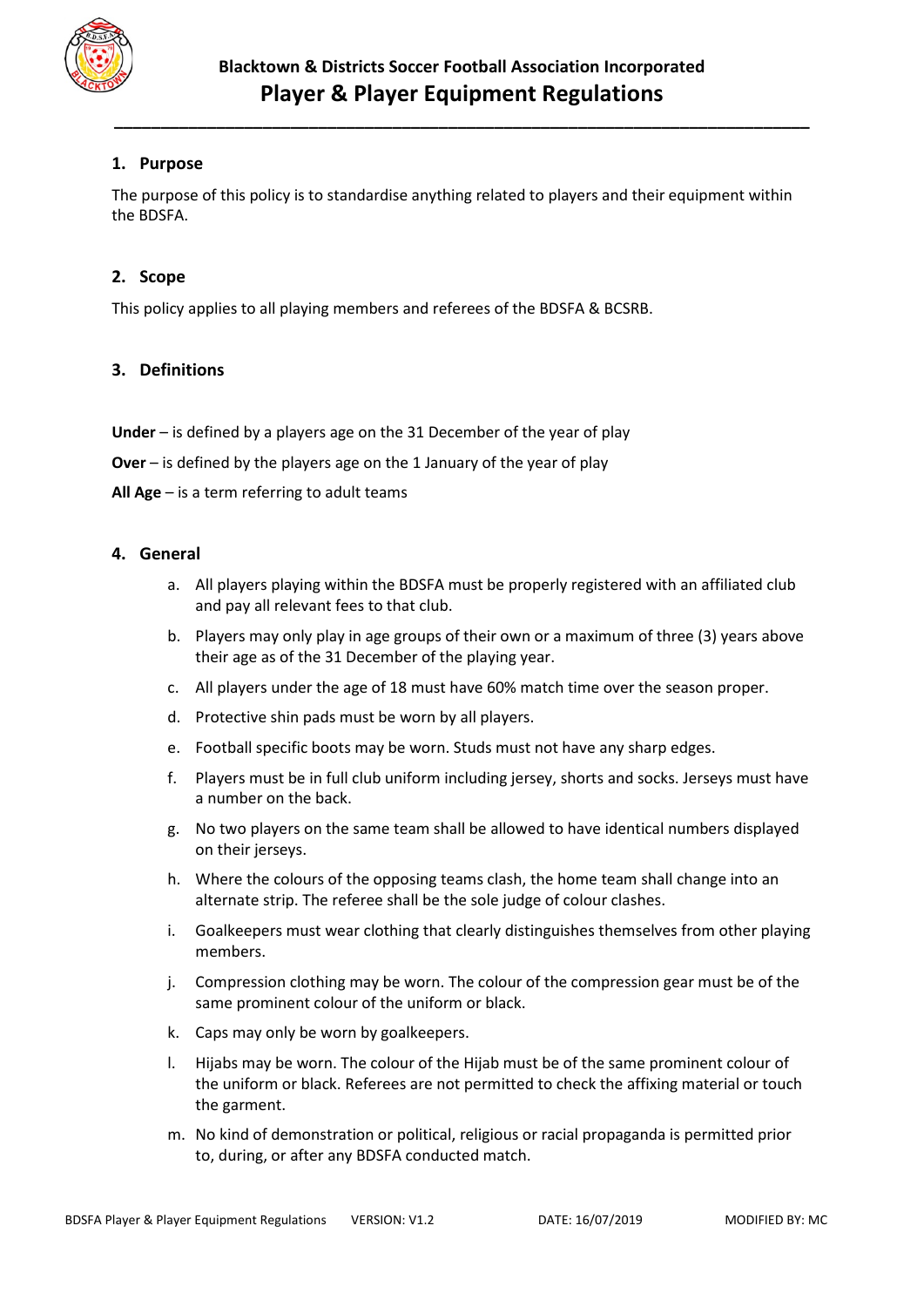

# **5. Grading of Players**

Clubs must grade under 8 and older players into a development league and/or division that suits their ability and encourages improvement.

# **6. Player Equipment**

#### *6.1 Spectacles*

The referee is the sole judge who determines whether spectacles are a risk to those playing a match. Referees should show tolerance when authorising their use, especially for younger players.

### *6.2 Casts or Splints*

Plaster casts, or any splint made of any hard material (e.g. metal, plastic) are not allowed. The use of a soft material to hide or protect the hard material splint is not allowed.

#### *6.3 Jewellery*

Jewellery of any type is not allowed, including metal, leather, plastic or any other material. Hidden jewellery must be removed before entering the field of play. Using tape to cover jewellery is not acceptable.

Medi-alert items are exempt.

#### *6.4 Apparel*

No form of political, religious or racial propaganda may appear on persons or on apparel, on sportswear, on any article of clothing or equipment whatsoever worn or used by all players, team officials, other team personnel and all other participants in BDSFA competitions.

### **7. Players with Disabilities**

Requests can be made by clubs to the board for players with a disability to play in a more suitable age group. Players who have requested consideration will be assessed by a delegated member and will work in conjunction with the player, the players parents/guardians and club to recommend a suitable age group/division to play. The board will make the final decision.

### **8. Medical Conditions**

Where a player has a known medical condition, the officials must be made aware. The referee should be made aware of who will assist in the case of the medical condition presenting.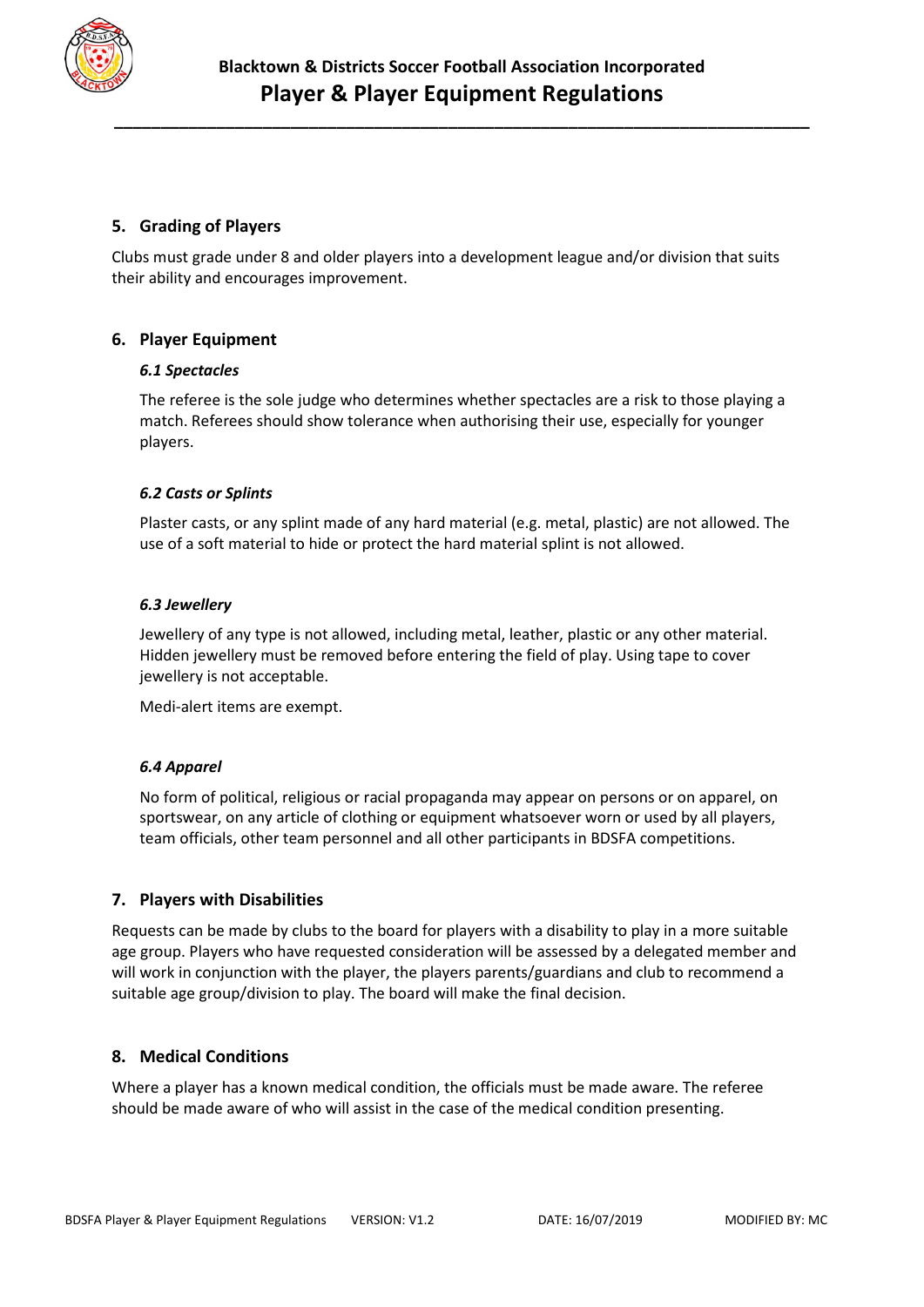

The team coach and manager must have knowledge of the medical condition and must be provided with the necessary information, and medical equipment to assist the player should the medical condition present.

If the medical condition is such that it may require expert assistance or equipment, the guardians of an underage child must be present at all games and training events.

### **9. Drink Bottles**

The risk of communicable diseases being transmitted by sharing drink bottles is very high.

Players must have their own drink bottle. Team officials are to ensure that players use only their own drink bottle.

# **10. Upgrading of Players**

Players may be used as upgrades under the following conditions:

- a. The use of upgraded players cannot make the total players appearing on the team sheet exceed the total amount of players in that age group.
- b. A suspended player cannot be replaced by an upgraded player.
- c. A player may never play in a team graded in a lower age group and/or division than that to which they are registered.
- d. A player may upgrade for a team in their own age group but a higher division
- e. A player may upgrade for a team in a higher age group in a similar or higher division.
- f. Players registered in the Under 5 Under 11 age groups may upgrade into any team of their own age or higher age group.
- g. Players may only upgrade into age groups a maximum of 3 years above their age as of the 31<sup>st</sup> December of that playing year.
- h. A player must be older than or turning 16 in the year of competition to play in the All Age competitions
- i. Players may upgrade from the Under 18's and Under 20's into All Age in accordance with 10  $(a) - (h)$ .
- j. Masters may upgrade into the All Age competitions as per annex B.
- k. Age relevant All Age players may upgrade into the Masters competition as per annex B.
- l. A maximum of 4 players may upgrade per match in accordance with section 7 (i) & (j).

### **10. Player Eligibility**

An eligible player is one that meets all registration requirements and is not illegible for the following reasons:

- a. Unregistered
- b. Suspended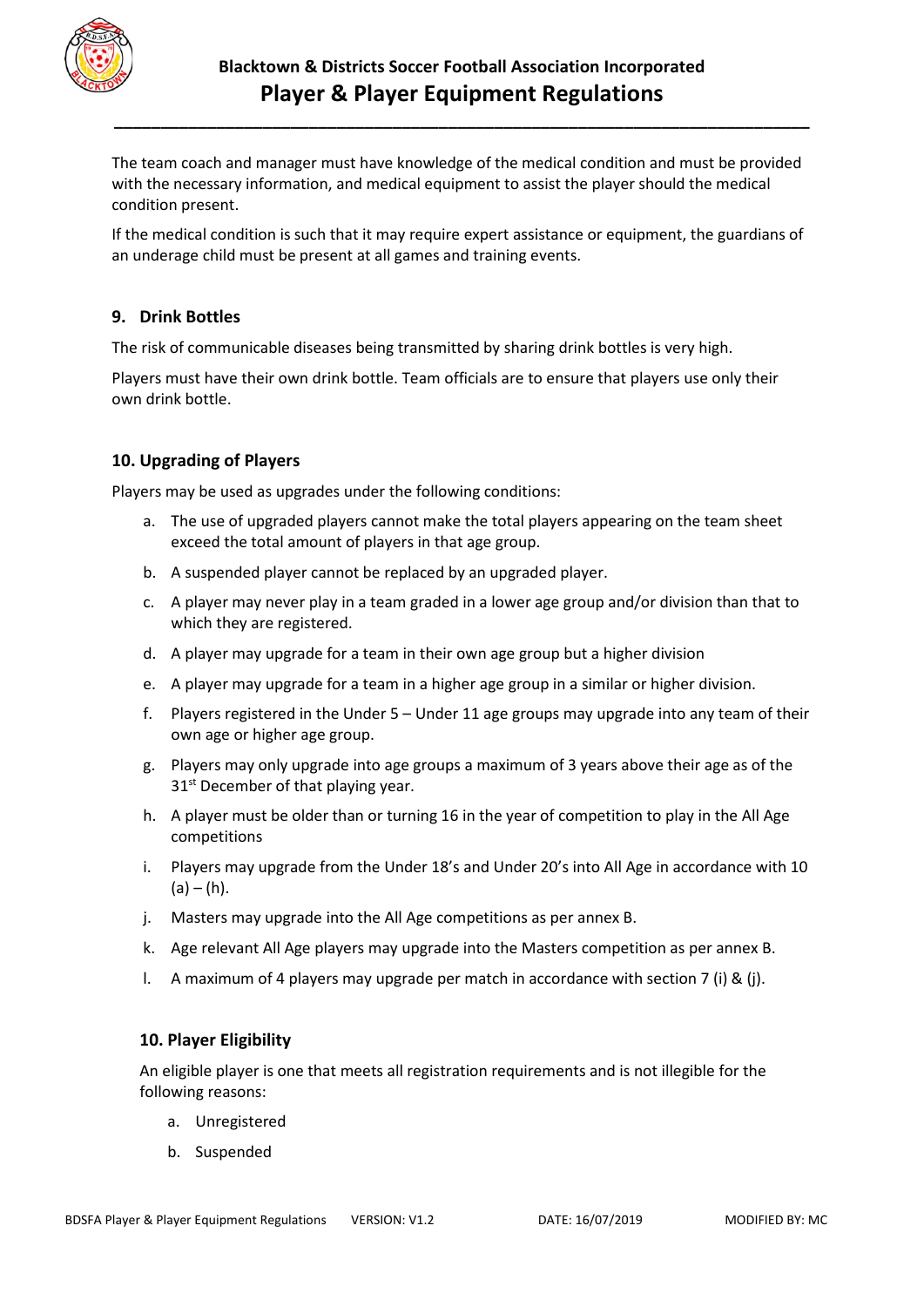

- c. Not being listed on the team sheet
- d. A player whom has been expelled from a match but is yet to receive sanction

### **11. Age Eligibility for 2020 – Annex A**

| Over 30 Women | Players that have turned 30 before 1st January 2020. For example, |  |  |
|---------------|-------------------------------------------------------------------|--|--|
|               | players must be born in 1989 or earlier.                          |  |  |
| Over 35       | Players that have turned 35 before 1st January 2020. For example, |  |  |
|               | players must be born in 1984 or earlier.                          |  |  |
| Over 45       | Players that have turned 45 before 1st January 2020. For example, |  |  |
|               | players must be born in 1974 or earlier.                          |  |  |
| All Age       | Players born before 01-01-2005                                    |  |  |
| U20           | Players born after 31-12-1999 and before 01-01-2005               |  |  |
| U16           | Players born on or after 01-01-2004                               |  |  |
| U15           | Players born on or after 01-01-2005                               |  |  |
| U14           | Players born on or after 01-01-2006                               |  |  |
| U13           | Players born on or after 01-01-2007                               |  |  |
| U12           | Players born on or after 01-01-2008                               |  |  |
| U11           | Players born on or after 01-01-2009                               |  |  |
| U10           | Players born on or after 01-01-2010                               |  |  |
| U9            | Players born on or after 01-01-2011                               |  |  |
| U8            | Players born on or after 01-01-2012                               |  |  |
| U7            | Players born on or after 01-01-2013                               |  |  |
| U6            | Players born on or after 01-01-2014                               |  |  |
| U5            | Players born on or after 01-01-2015                               |  |  |